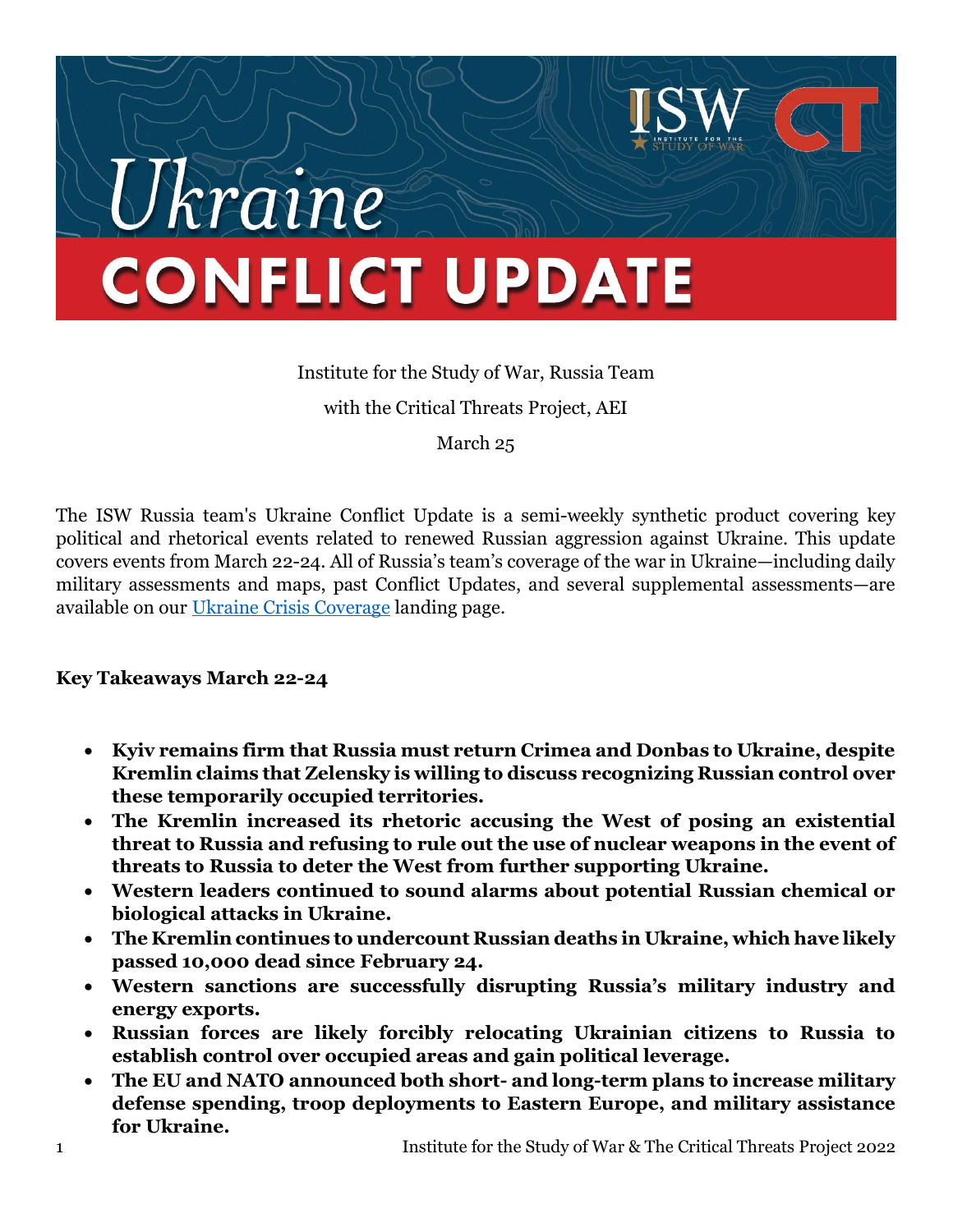#### Key Events March 22-24

#### Negotiations:

Ukrainian officials remain firm that Russia must return Crimea and Donbas; the Kremlin increasingly claims Kyiv is stalling negotiations. Russia is unlikely to reduce its maximalist demands despite the failure of its initial military campaign. Ukrainian President Volodymyr Zelensky and Foreign Minister Dmyto Kuleba stated on March 22 and 24 respectively that Ukraine must regain control of Crimea and Donbas, refuting Russian media claims that Zelensky would discuss recognizing Russia's illegally occupied territories.<sup>1</sup> Kuleba also said that Ukraine is negotiating security guarantees with the United States, United Kingdom, Germany, France, and Turkey.2 Russian Foreign Minister Sergey Lavrov said on March 23 that Russia does not oppose Western mediation in Russia-Ukraine negotiations but repeated that Russia has "red lines" on Ukrainian integration into Western structures.3 Kremlin Spokesperson Dmitry Peskov said on March 22 that peace talks with Ukraine were moving slower than expected.4 Lavrov and Russian Foreign Ministry Spokesperson Maria Zakharova claimed that Ukraine is constantly changing its position under manipulation from the United States.5 The Kremlin likely incorrectly anticipated a quick Ukrainian capitulation, but is unlikely to reduce its maximalist demands in the near term and the war will likely protract.

#### Russian Domestic Opposition and Censorship:

The Kremlin began implementing new laws against spreading "fakes" about its war in Ukraine and increasingly seeks to convince Russian citizens that any opposition to the war is treason. Moscow's Presnensky Court detained a Russian citizen in the first criminal case for spreading "fakes" about Russian military activities in Ukraine on March 22.6 The pro-Kremlin political party "A Just Russia" encouraged civilians to persecute anti-Kremlin dissent by launching a website on March 21 to report authorities' "intentional shortcomings" and turn in "traitors."

The Kremlin continued measures to control the domestic information space by regulating YouTube and Google News. YouTube unblocked the Russian State Television and Radio Fund channels in Russia on March 24, complying with a Roskomandzor demand made on March 19.8 Roskomnadzor also blocked Google News on March 23 and claimed that the platform provided "fake information" about the Russian invasion of Ukraine.9 The Kremlin will likely attempt to coerce other Western companies to retain or restart operations in Russia in exchange for complying with Russian government censorship

Isolated signs of dissent are appearing among Russian government officials. Russian Special Representative for Relations with International Organizations Anatoly Chubais resigned on March 23 and has likely left Russia. Kremlin spokesperson Dmitry Peskov announced the "dismissal" of Chubais later in the day and maintained Chubais did not resign over Ukraine on March 24.<sup>10</sup> Chubais was the chief of staff for former Russian President Boris Yeltsin and is the highest-ranking official to publicly break ties with the Kremlin after the invasion of Ukraine.<sup>11</sup> Bloomberg also reported that Russian President Vladimir Putin rejected Russian Central Bank Governor Elvira Nabiullina's resignation sometime shortly after the invasion of Ukraine.12

2 Institute for the Study of War & The Critical Threats Project 2022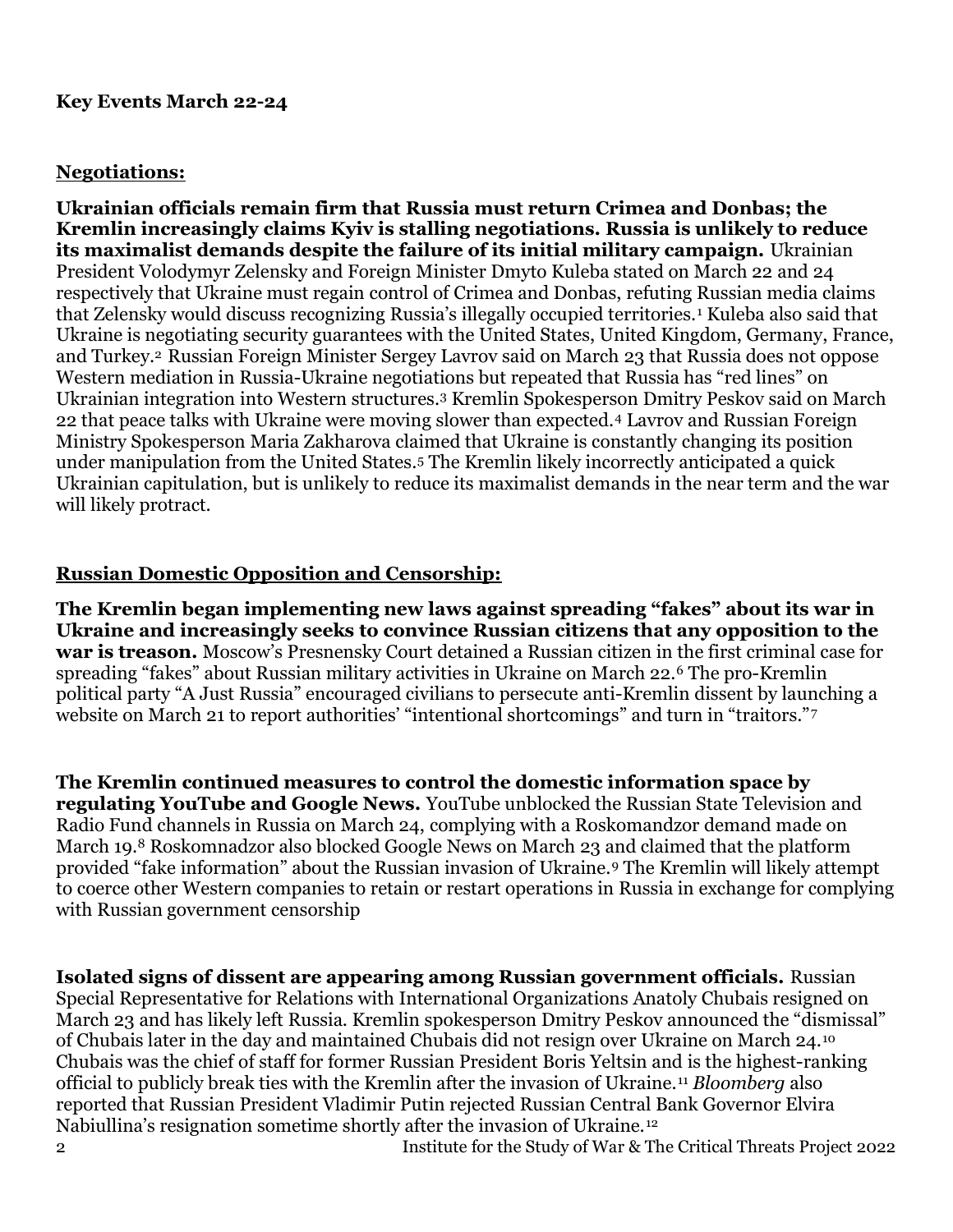## Kremlin Narratives:

The Kremlin labeled Western actions surrounding Ukraine as potential "existential threats," seeking to intimidate the West and possibly set conditions to use nuclear weapons. Kremlin Spokesperson Dmitry Peskov refused to rule out Russian use of nuclear weapons if it faces an "existential threat" during an interview with CNN on March 22.13 Other Kremlin mouthpieces warned about Western efforts to subjugate and destroy Russia in the following days. Deputy Chairman of the Russian Security Council Dmitry Medvedev claimed on March 23 that the United States aims to "humiliate, limit, and destroy" Russia before targeting China, claiming this will result in a "nuclear explosion."14 Kremlin Spokesperson Maria Zakharova echoed these claims on March 23.15 Russian Foreign Minister Sergey Lavrov claimed on March 23 that the West seeks to establish a unipolar world order and that Ukraine was "chosen as a tool" to suppress Russia's independence.16 Russian presidential aide Vladimir Medinsky accused the West of putting "the very existence of Russia at stake" on March 24.17 The Kremlin likely seeks to intimidate Western states into limiting their activity in Ukraine by portraying a low threshold for "existential threats" that would prompt Russian use of nuclear weapons.

The Kremlin continued to promote disinformation about US-funded biolaboratories in Ukraine and US chemical weapons in Europe to set conditions for a potential false-flag chemical or biological attack. Russian Deputy Foreign Minister Sergey Ryabkov claimed on March 22 that the United States had not destroyed its alleged chemical weapon arsenal in Europe and that Russia cannot tolerate US-funded biolaboratories that could develop biological weapons in Ukraine.18 The Russian State Duma opened an investigation into the alleged US-funded biolaboratories in Ukraine on March 22, and Duma Speaker Vyacheslav Volodin demanded that President Biden explain his son's involvement in Ukrainian biolaboratories on March 24.19 The Kremlin also began fabricating baseless evidence to support their claims. The Russian Embassy in South Africa tweeted a map of alleged Pentagon biolaboratories in Ukraine on March 22.20 Russian Defense Ministry Representative Igor Konashenkov claimed on March 24 that Russia had obtained documents from Ukrainian biolaboratory employees that indicate direct US involvement.<sup>21</sup> The Ukrainian Center for Countering Disinformation claimed on March 24 that the Kremlin is flooding the Russian information space with these "false reports" and stressing the need for Russia to strike Ukraine pre-emptively.<sup>22</sup>

Western leaders are escalating their warnings that Putin is considering staging a falseflag chemical or biological attack in Ukraine. US President Joe Biden and German Chancellor Olaf Scholz separately warned on March 23 that Russian claims of Ukrainian and US biological weapons indicate a "real threat" that Putin is considering deploying such weapons himself.<sup>23</sup> NATO approved an aid package to Ukraine with equipment to detect, protect, and respond to a chemical weapons attack on March 24.24 ISW previously assessed on March 9 that the Kremlin is setting informational conditions to possibly blame Ukraine for a Russian chemical or radiological false-flag attack against civilians as a pretext for further Russian escalation.<sup>25</sup>

The Russian military continues to suppress Russian casualty numbers, which have likely surpassed 10,000 dead. Pro-Kremlin tabloid Komsomolskaya Pravda reported and quickly deleted an article on March 22 citing the Russian Defense Ministry that 9,861 Russian soldiers have been killed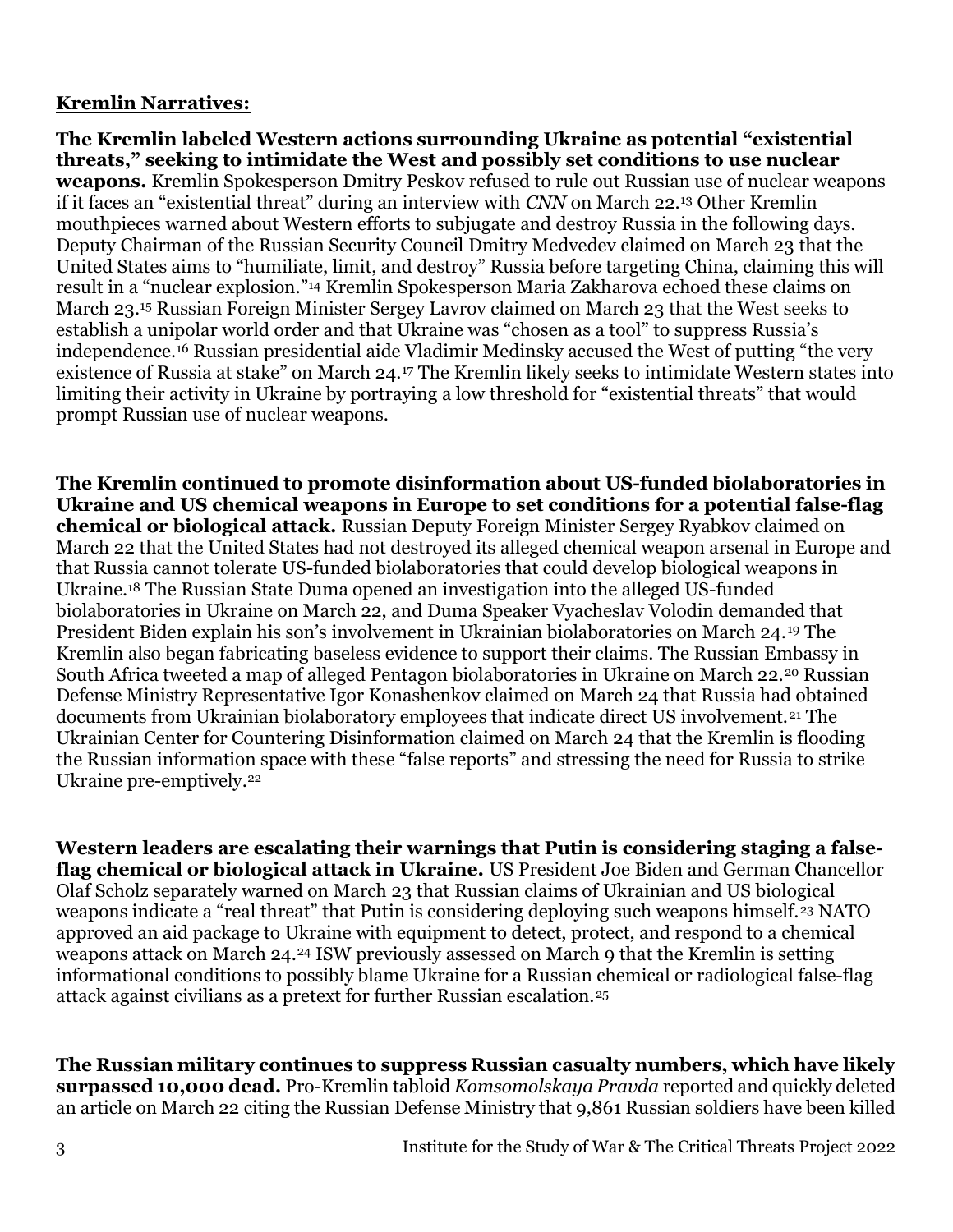and 16,153 have been wounded in Ukraine.<sup>26</sup> Komsomolskaya Pravda claimed that hackers posted the "fake news," and Kremlin Spokesperson Dmitry Peskov declined to comment on the initial report.27 The Kremlin released new casualty figures on March 25 stating 1,351 soldiers had been killed and 3,825 wounded, likely a severe undercount.<sup>28</sup> By comparison, NATO estimated on March 23 that 7,000-15,000 Russian troops have been killed in the current invasion.<sup>29</sup>

#### Russian Reactions to Sanctions:

Western sanctions are successfully degrading Russia's military industry and energy exports despite Russian efforts to mitigate their impact. The Kyiv Independent reported on March 22 that Russia's largest tank manufacturer, Uralvagonzavod, suspended operations due to supply shortages stemming from Western sanctions.30 On the same day, the Russian Federal Service for Military-Technical Cooperation (FSMTC) established an "operational headquarters" to mitigate the impact of sanctions on the Russian military-industrial complex.31 Russian President Vladimir Putin tried to allay fears about sanctions on March 23, claiming food rushes in Russia had fallen.32 The Moscow Exchange Index reported a rise of 4.5% on its first open trading day on March 24 after a onemonth closure.33 Putin also announced that Russia will only send energy exports to designated "unfriendly" states if they pay in rubles, a move likely intended to both punish Western states and mitigate sanctions.34 Ukrainian Foreign Minister Dmytro Kuleba urged European states not to make gas payments in rubles; German Chancellor Olaf Scholz said Germany would not pay for gas in rubles.<sup>35</sup>

The United States, United Kingdom, EU, and G-7 countries announced more sanctions against Russian officials and entities on March 24, including State Duma members and the Wagner Group.36 Western countries also continued freezing and seizing Russian state and businessmen's assets as more private companies ended operations in Russia.<sup>37</sup>

#### Russian Occupation:

Russian forces are likely forcibly relocating citizens from Ukraine to establish control over occupied areas and gain political leverage. The Mariupol City Council claimed on March 24 that Russian soldiers have forcibly deported 15,000 Ukrainian civilians to Russia.38 The Ukrainian Foreign Ministry claimed on March 24 that Russian forces transported at least 6,000 civilian hostages to camps and plan to relocate thousands more to gain political leverage over Ukraine.39 Russian forces may additionally use forcibly relocated Ukrainian civilians as hostages in negotiations with Kyiv.

#### Drivers of Russian Threat Perceptions:

#### The European Union (EU) and NATO agreed on plans to increase short- and long-term military defense spending and troop deployments to Eastern Europe.

• NATO Secretary-General Jens Stoltenberg announced that NATO members agreed to double their Defense Investment Pledge to support deployments of four battlegroups to Slovakia, Hungary, Romania, and Bulgaria during a NATO summit on March 24. NATO battlegroups consist of approximately 1,000 soldiers.40 The new deployment will double the number of battlegroups on NATO's eastern flank.41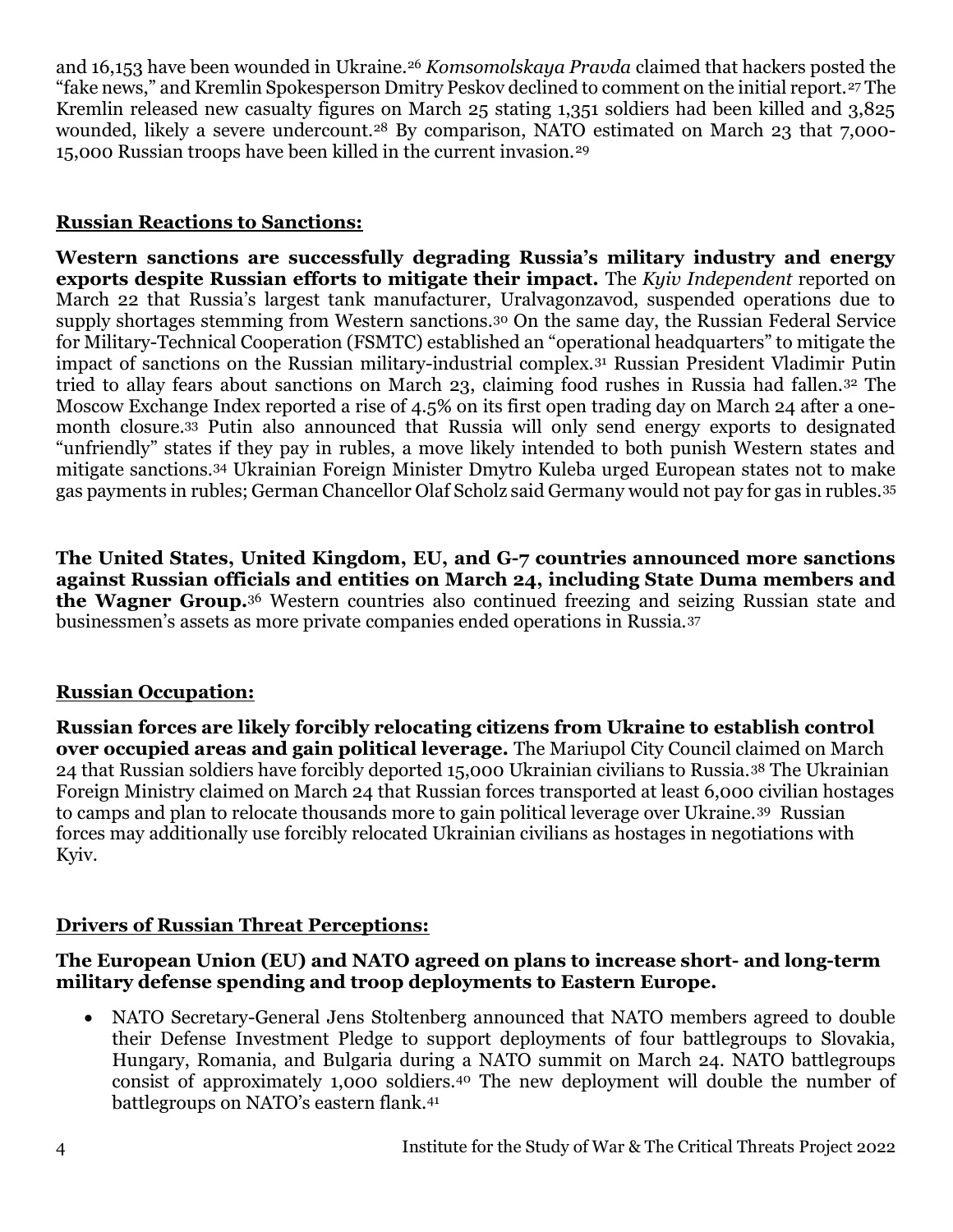- The European Council (EC) passed the Strategic Compass legislation on March 22 to increase defense spending and enhance military and technological capabilities by 2030. The legislation will improve deployment capacity and agility as well as advance the EU's counterintelligence and cybersecurity programs.<sup>42</sup>
- The EU doubled its military assistance for Ukraine from 500 million euros (about \$550 million), last budgeted in February 2020, to 1 billion euros (about \$1.01 billion) on March 23.<sup>43</sup>
- Finland, Sweden, and the United Kingdom announced further defensive military aid shipments to Ukraine, including thousands of anti-tank missiles, on March 23 and 24.<sup>44</sup>
- Ukrainian President Volodymyr Zelensky called for unlimited military aid "without restrictions" to help Ukraine protect itself from Russia during an address to NATO members on March 24.<sup>45</sup>

## Foreign Involvement:

#### Turkish and Israeli efforts to mediate a ceasefire in Ukraine are unlikely to succeed in the near term.

- Turkish President Recep Tayyip Erdogan said on March 22 that Turkey is holding frequent discussions with Russian President Vladimir Putin and Ukrainian President Volodymyr Zelensky to reach a ceasefire agreement.46 Turkish Foreign Minister Melvut Cavusolgu also encouraged fellow NATO members to focus on bringing about a ceasefire agreement instead of only applying sanctions at the March 24 NATO summit.<sup>47</sup>
- Israeli Prime Minister Naftali Bennett offered to mediate peace talks between Ukraine and Russia in Kyiv, Ukraine, in an official statement on March 22.<sup>48</sup>
- Russian President Vladimir Putin and Israeli Prime Minister Naftali Bennet discussed Ukraine on March 23, their sixth call since February 24.<sup>49</sup>

#### China continued to protect Russia in international organizations while Western countries condemned Chinese political support for Russia and warned Beijing against supplying material support to Russia.

- The Chinese foreign ministry spokesperson said that no G-20 member has the right to expel another, amid reports Western countries are considering removing Russia from the economic bloc on March 23.<sup>50</sup>
- Senior aide to Ukrainian President Volodymyr Zelensky Andriy Yermak called on March 22 for China to play a more active role in pushing Russia to end the war.<sup>51</sup>
- NATO Secretary-General Jens Stoltenberg accused China of politically supporting Russia and said on March 23 that NATO is "concerned" China could begin supplying material support soon.52 However, US National Security Adviser Jake Sullivan said on March 22 that the United States still had no evidence that China was sending military equipment to Russia.53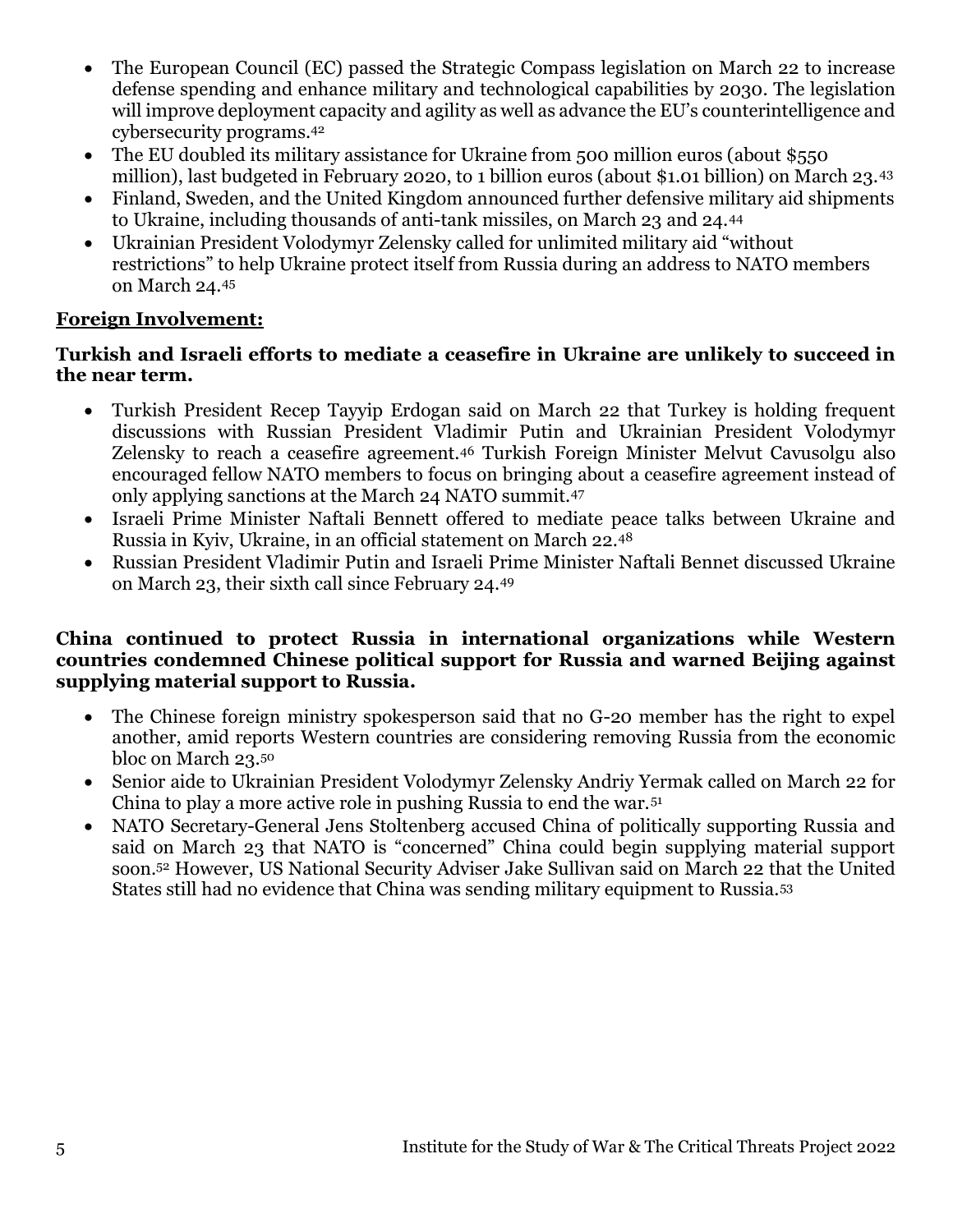

The Institute for the Study of War (ISW) is a non-partisan, non-profit, public policy research organization. ISW advances an informed understanding of military affairs through reliable research, trusted analysis, and innovative education. We are committed to improving the nation's ability to execute military operations and respond to emerging threats in order to achieve US strategic objectives.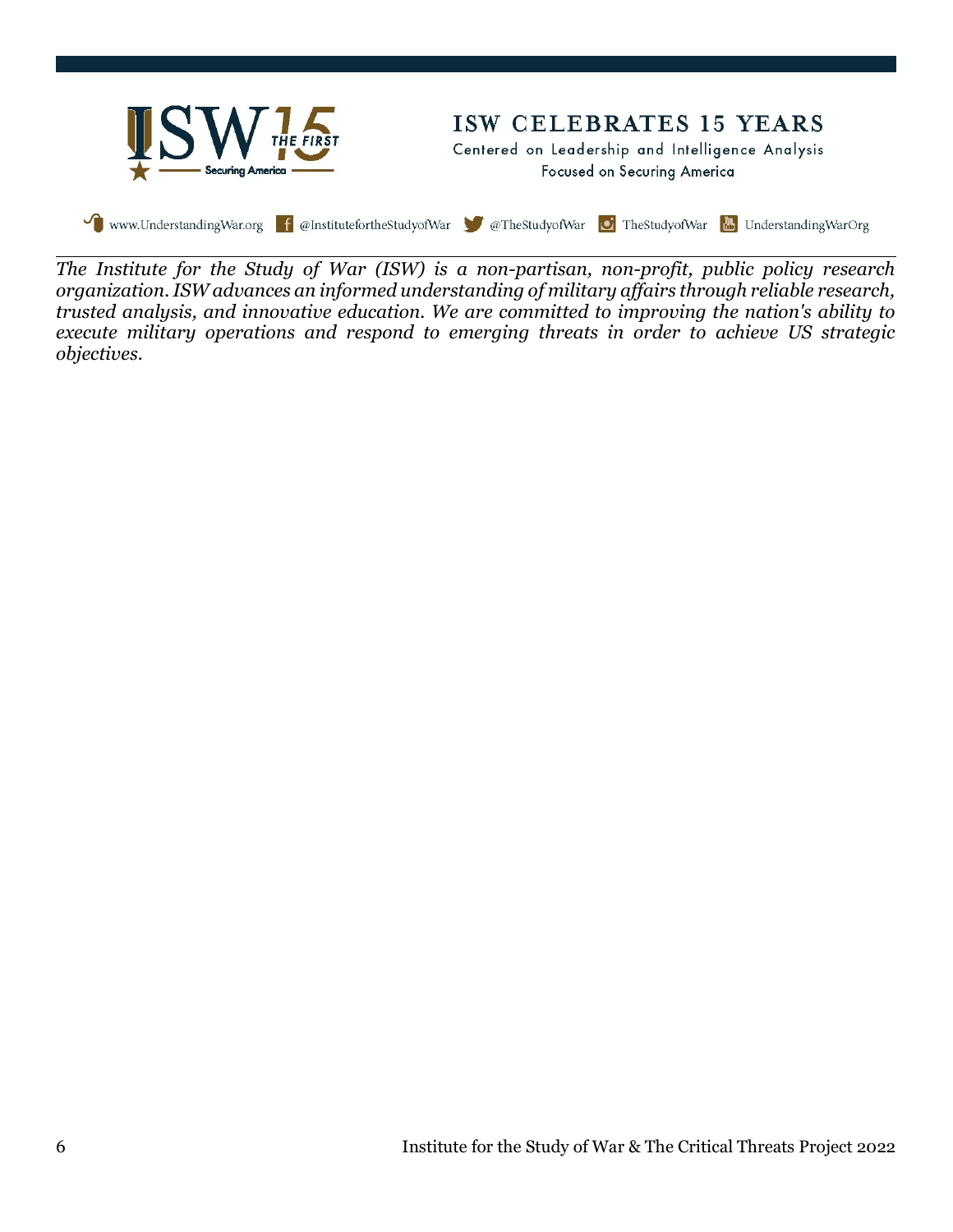1 https://vesti dot ua/politika/ultimatumy-rossii-ni-k-chemu-ne-privedut-intervyu-zelenskogo; l

https://www.president.gov dot ua/news/volodimir-zelenskij-ya-gotovij-piti-na-vse-yaksho-moya-hoda-73721;

https://tass dot ru/mezhdunarodnaya-panorama/14140203; https://lenta dot ru/news/2022/03/22/krym\_donbass/ 2 https://hromadske dot ua/posts/ukrayina-vede-peregovori-shodo-garantij-bezpeki-z-5-krayinami-zokrema-zi-sshakuleba

<sup>3</sup> https://www dot rbc.ua/rus/news/lavrov-posrednichestve-zapada-peregovorah-1648026865.html

<sup>4</sup> https://www.nytimes.com/live/2022/03/22/world/ukraine-russia-war

<sup>5</sup> https://tvzvezda dot ru/news/20223231147-yL5z7.html; https://tass dot com/politics/1426299

<sup>6</sup> https://reform dot by/304325-v-moskve-vzjat-pod-strazhu-figurant-pervogo-ugolovnogo-dela-o-fejkah-pro-rossijskujuarmiju; https://iz dot ru/1308931/2022-03-22/v-moskve-sud-vpervye-otpravil-rossiianina-v-sizo-za-diskreditatciiu-vs-rf <sup>7</sup> https://vnnews dot ru/expressnews/spravedlivaya-rossiya-za-pravdu-zap/; https://kapital-rus dot ru/news/386001 eto\_ne\_pro\_chistki\_spravedlivaya\_rossiya\_predlojila\_cherez\_sait\_soob/; https://tass dot ru/obschestvo/14132889; https://russian.rt dot com/russia/news/978907-sait-bastrykin-vopros; https://ria dot ru/20220321/vrediteli-1779260789.html; https://secretmag dot ru/news/spravedlivaya-rossiya-oprovergla-prichastnost-k-saitu-dlya-donosov-22-03-2022.html

<sup>8</sup> https://meduza dot io/news/2022/03/24/youtube-razblokiroval-kanaly-gosteleradiofonda-ranee-etogo-trebovalroskomnadzor

<sup>9</sup> https://meduza dot io/news/2022/03/23/roskomnadzor-zablokiroval-google-news

<sup>10</sup> https://lenta dot ru/news/2022/03/23/peskovv/; https://www dot themoscowtimes.com/2022/03/23/putin-aidechubais-quits-kremlin-leaves-russia-bloomberg-a77051; https://www.cnn.com/europe/live-news/ukraine-russia-putinnews-03-24-22/h\_fd23ae53b9a779cab5b1dad4c7576060.

<sup>11</sup> https://meduza dot io/news/2022/03/23/bloomberg-anatoliy-chubays-pokinul-post-spetspredstavitelya-prezidenta-iuehal-iz-rossii; https://www.bloomberg.com/news/articles/2022-03-23/putin-adviser-chubais-quits-over-ukraine-warand-leaves-russia

<sup>12</sup> https://www.bloomberg.com/news/articles/2022-03-23/russia-central-banker-wanted-out-over-ukraine-but-putinsaid-no.

<sup>13</sup> https://www.cnn.com/2022/03/22/europe/amanpour-peskov-interview-ukraine-intl/index.html; https://www.rferl dot org/a/ukraine-russia-nuclear-weapons-mariupol/31766212.html

<sup>14</sup> https://www.reuters.com/world/putin-ally-says-united-states-is-trying-destroy-russia-2022-03-23/.

<sup>15</sup> https://riafan dot ru/22174405-

zaharova\_schitaet\_chto\_vsled\_za\_rossiei\_ssha\_popitayutsya\_razorvat\_v\_kloch\_ya\_kitai

<sup>16</sup> https://tass dot com/politics/1426275; https://iz dot ru/1309335/2022-03-23/lavrov-nazval-poslednie-sobytiia-vmire-popytkoi-ustanovki-novogo-poriadka; https://tass dot ru/politika/14153791.

<sup>17</sup> https://www.newsweek.com/vladimir-putin-russia-ukraine-invasion-war-west-vladimir-medinsky-1691366; https://ria dot ru/20220324/medinskiy-1779803336.html

18 https://russian.rt dot com/world/news/979382-ryabkov-ssha-himicheskoe-

oruzhie?utm\_source=rss&utm\_medium=rss&utm\_campaign=RSS; https://tass dot ru/politika/14141763

<sup>19</sup> https://russian.rt dot com/russia/news/979512-rassledovanie-biolaboratoriiukraina?utm\_source=rss&utm\_medium=rss&utm\_campaign=RSS; https://tass dot com/politics/1427005. <sup>20</sup> https://twitter.com/EmbassyofRussia/status/1506269772979318793 https://tass dot com/defense/1426693<sup>21</sup>

<sup>22</sup> https://www.kyivpost dot com/ukraine-politics/ukraine-government-moscow-is-preparing-to-strike-with-chemicalweapons.html

<sup>23</sup> https://www.reuters.com/world/biden-says-putin-is-weighing-use-chemical-weapons-ukraine-2022-03-21/; https://www.reuters.com/world/europe/scholz-tells-putin-not-use-biological-chemical-weapons-die-zeit-2022-03-23/; https://www.cnn.com/europe/live-news/ukraine-russia-putin-news-03-23-22/h\_98e11c9c837a108bc7d7b06e6e83c34e; https://www.reuters.com/world/biden-cites-real-threat-russians-using-chemical-weapons-ukraine-2022-03-23/ <sup>24</sup> https://apnews.com/article/russia-ukraine-boris-johnson-business-europe-natof36514497d3bbdbd2cb5dbc0b7f76cc4.

<sup>25</sup> https://www.understandingwar.org/backgrounder/warning-update-russia-may-conduct-chemical-or-radiologicalfalse-flag-attack-pretext.

<sup>26</sup> https://www.cnn.com/europe/live-news/ukraine-russia-putin-news-03-22-

22/h\_355deddce03a3e8dfef7f825055c00e4; https://www.rferl dot org/a/komsomolskaya-pravda-soldier-

deaths/31764466.html; http://web.archive.org/web/20220321121337/https://www.kp dot ru/online/news/4672522/; https://www.reuters.com/world/europe/russias-military-hit-by-high-ranking-losses-ukraine-2022-03-23/

<sup>27</sup> https://tass dot ru/politika/14144933

<sup>28</sup> https://twitter.com/rianru/status/1507350017694175242.